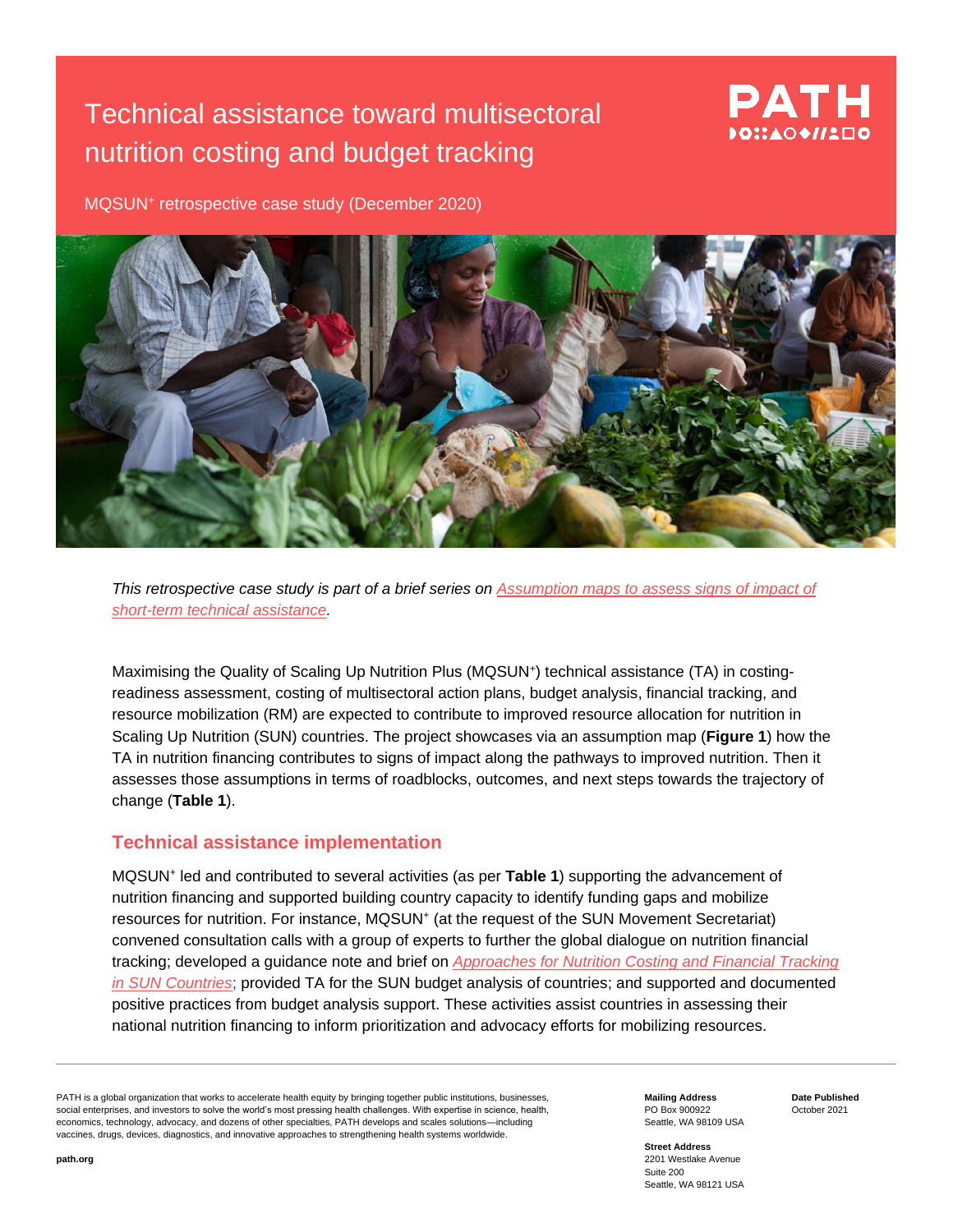As well, MQSUN<sup>+</sup> initiated efforts to develop practical guidance to aid country RM efforts, including the development of a [financial gap assessment tool and guidance](https://mqsunplus.path.org/resources/conducting-financial-gap-analysis-of-multisectoral-nutrition-plans/) to facilitate the assessment of the financial resources needed to implement a country's multisectoral plan beyond existing committed funding; a [road](https://mqsunplus.path.org/resources/organising-a-resource-mobilisation-roundtable-event-to-scale-up-nutrition-at-the-country-level/)  [map for countries to use in hosting an RM round table](https://mqsunplus.path.org/resources/organising-a-resource-mobilisation-roundtable-event-to-scale-up-nutrition-at-the-country-level/) to facilitate commitments to their nutrition plans; and a broader [RM advocacy package](https://mqsunplus.path.org/resources/developing-an-advocacy-strategy-in-support-of-a-multisectoral-approach-to-nutrition/) for country-level RM initiatives. This guidance is critical in catalyzing SUN Movement Secretariat support for securing resource commitments to fund and align with planned priorities and actions—a key step for the success of SUN country multisectoral plans.

## **Assumption pathway to impact**

Financing for nutrition is a vital component for supporting the operationalization of nutrition activities. Hence, it can be considered a foundation for assessing the quality, scale, and effectiveness of nutrition-related programs and policies (a [Technical Assistance for Nutrition \[TAN\]](https://mqsunplus.path.org/about-technical-assistance-for-nutrition-tan/) outcome).

**Figure 1. Assumption mapping for technical assistance that supported nutrition financing-related efforts.**

### **Table 1. Assumption assessment and trajectory of change.**

|                                 | Assumption assessment and trajectory of change                                                           |
|---------------------------------|----------------------------------------------------------------------------------------------------------|
| <b>MQSUN<sup>+</sup> TA for</b> | Assuming sufficient data and detail are available (including specific, clear interventions with          |
| costing readiness               | annual frequencies to achieve the targets, as well as unit prices per person reached or per              |
| assessment and                  | outcome) a completed plan can be accurately costed. Such information is needed for all                   |
| costing of                      | sectors included in the plan, not only for the health sector.                                            |
| multisectoral                   | <b>Roadblocks:</b> As MQSUN <sup>+</sup> began costing national nutrition plans, it quickly became clear |
| action plans                    | that many plans had critical data gaps that needed to be filled prior to costing. Without key            |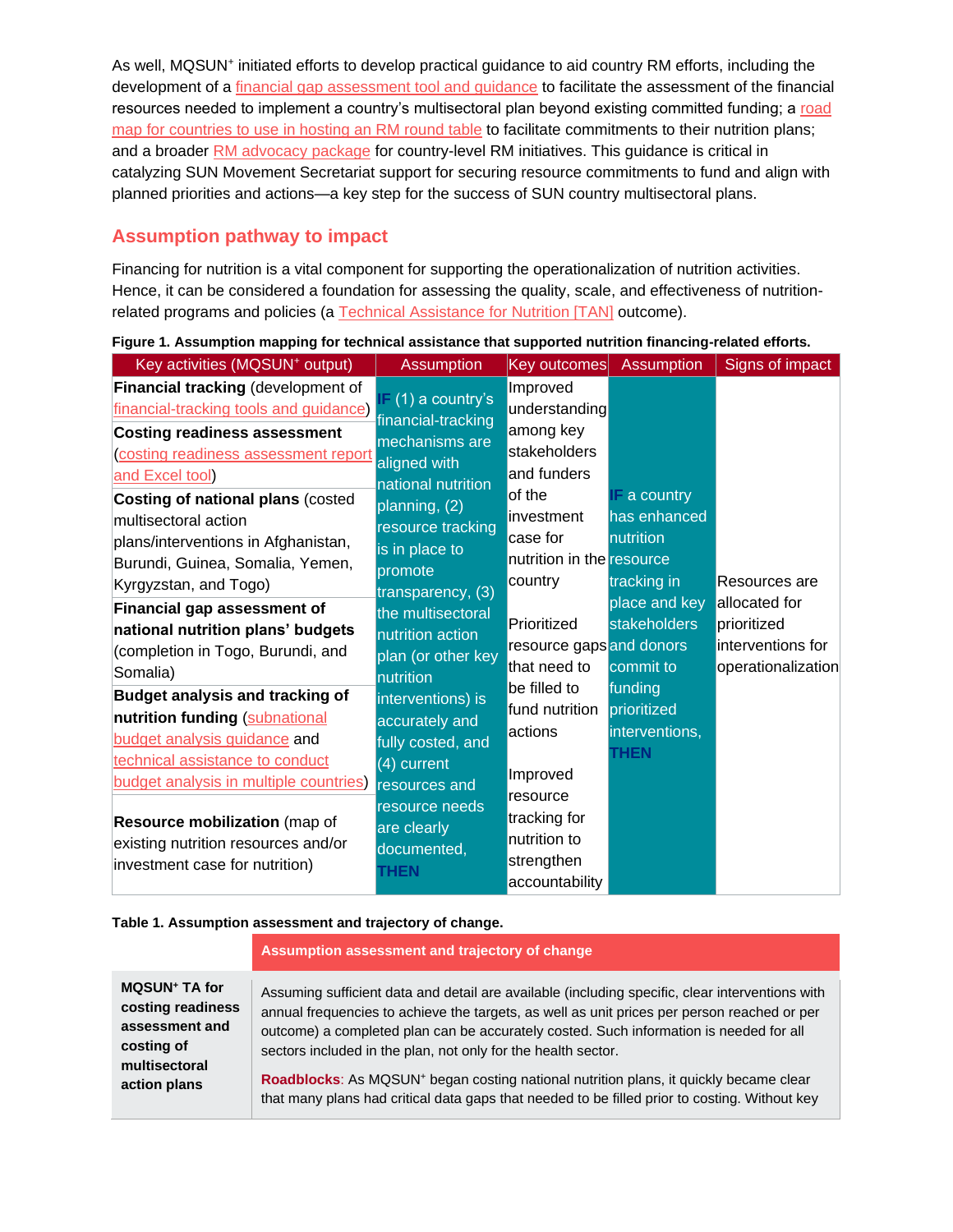#### **Assumption assessment and trajectory of change**

unit-cost information about the nutrition programs/actions and their frequency, and without baseline and annual targets, plan costing was impossible or constantly delayed.

**Outcome**: To make the costing process more effective, it was important to quickly assess whether plans contained the necessary details and clarity. MQSUN<sup>+</sup>, therefore, developed a costing readiness assessment tool and guidance note that TA teams could use to quickly assess costing data gaps and define clear and specific actions/interventions/targets for plans to be costed. The assessment of data gaps during costing readiness assessments helped refine the development of the plans, in order to ensure each sector defined clear and specific actions and interventions to contribute to the targets outlined in the agreed common results framework. MQSUN<sup>+</sup> used [the costing readiness assessment tool](https://mqsunplus.path.org/resources/assessing-readiness-for-costing-of-a-common-results-framework-or-national-nutrition-plan-guidance-note/) in Afghanistan, Burundi, Somalia, Togo, and Yemen before costing those multisectoral plans.

**Next steps**: Using the readiness assessment tool and guidance, countries should be able to efficiently prepare for the costing of their plans and to present clear and specific actions within the plans for key stakeholder buy-in. The tool will help countries to ensure clarity of actions and to gather information from sectors that are part of their current multisectoral plan. Finally, in addition to identifying the data gaps, the tool also helped develop country stakeholder capacity in understanding the overall process of costing a multisectoral plan.

**MQSUN<sup>+</sup> TA for budget analysis, financial gap analysis, etc. and to harmonize approaches for costing and budget analysis**

To know what nutrition actions require investment, it is important to assess first what is already invested in at the national and subnational levels. Since 2016, MQSUN<sup>+</sup> supported SUN countries to conduct budget analysis exercises. Conducting such analysis is one of the greatest successes of SUN member countries, bringing together different stakeholders—for the sake of transparency—to assess nutrition-related disbursements. While the exercise is usually focused on governments' contributions to the national nutrition budget and spending, a financial gap analysis will assess governmental and non-governmental resources available for the national plan's implementation. Financial gap analysis is therefore usually conducted after a plan has been costed and should partly rely on information coming from SUN budget analysis exercises. Beyond knowing what is funded or not, tracking finances for nutrition on top of simple budget and/or financial gap analyses is essential because the regular review of financial data helps decision-makers prioritize, plan, monitor, and evaluate the implementation of their national nutrition plans.

**Roadblocks**: Among multiple identifiable roadblocks in this area, the two most critical gaps that SUN and MQSUN<sup>+</sup> identified for conducting the budget analysis exercise were (1) absence of a standard methodology to conduct the exercise and (2) inability to identify how to decipher costs for nutrition-sensitive actions. Similarly, while countries were usually interested in assessing the broader financial gaps of their nutrition plans, they lacked a method to systematically conduct such analysis.

**Outcomes: MQSUN<sup>+</sup>** facilitated the development of the approaches for nutrition costing and [financial tracking](https://mqsunplus.path.org/resources/approaches-for-nutrition-costing-and-financial-tracking-in-sun-countries/) and [the supplemental guidance note on budget analysis,](https://mqsunplus.path.org/resources/supplemental-guidance-for-the-sun-budget-analysis/) which outline ways that SUN countries can use standardized costing, financial tracking, and budget analysis methods for developing country–led systems for nutrition financing, both nationally and subnationally, where applicable. Further, MQSUN<sup>+</sup> supported multiple SUN countries in various technical tasks, which saw during SUN 2.0 an additional 19 SUN countries joining the tracking exercise for the first time, while 20 countries undertook the activity for the second time.

Based on the MQSUN<sup>+</sup> Burundi, Somalia, and Togo experience, the team also developed a [financial gap analysis tool and guidance note](https://mqsunplus.path.org/resources/conducting-financial-gap-analysis-of-multisectoral-nutrition-plans/) to help other SUN countries assess the funding needed—against the funding available from the government and beyond—for implementing the national plan. This tool is a key resource as it can help guide concrete financial commitments, from governmental and non-governmental resources.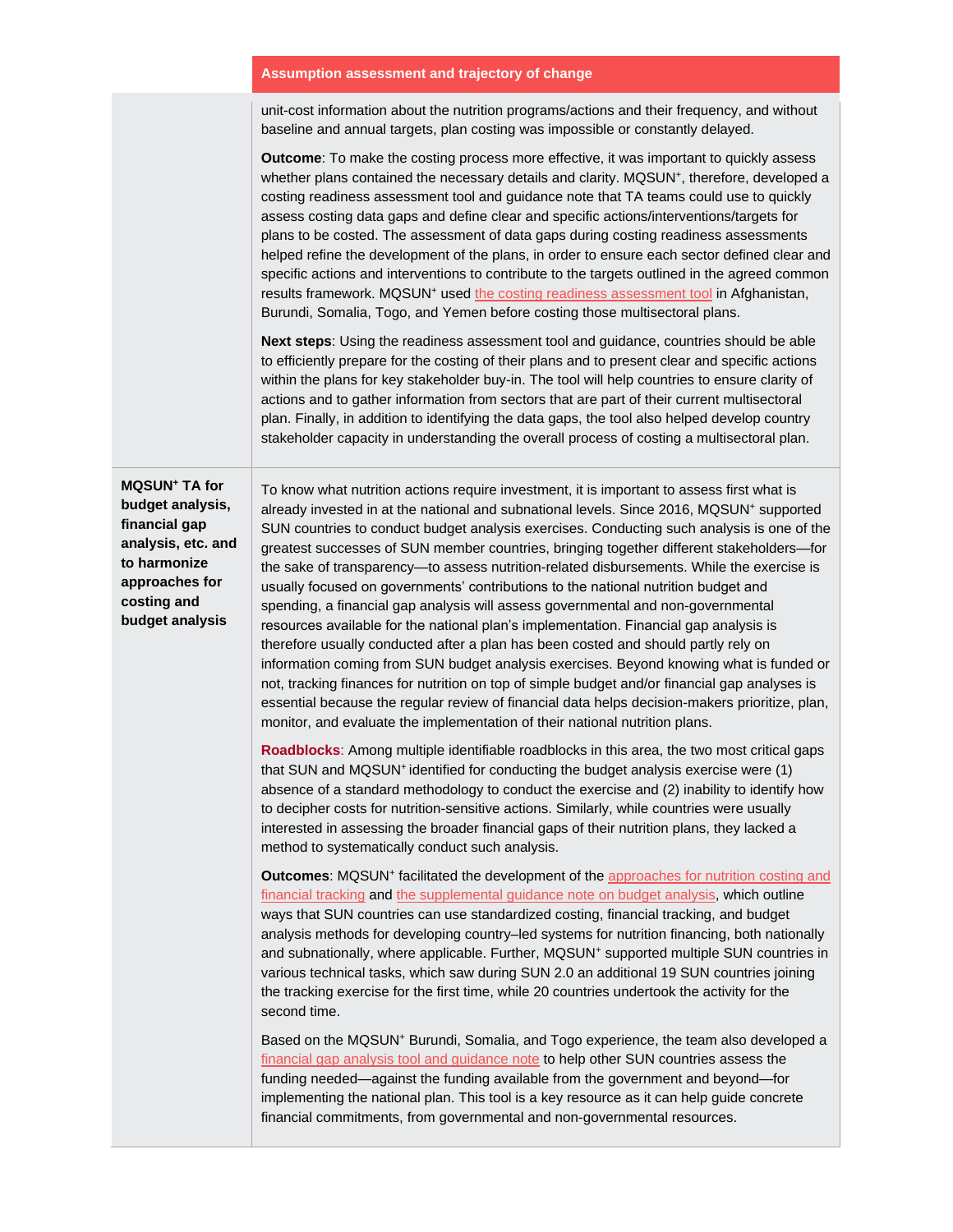|                                                                    | Assumption assessment and trajectory of change                                                                                                                                                                                                                                                                                                                                                                                                                                               |
|--------------------------------------------------------------------|----------------------------------------------------------------------------------------------------------------------------------------------------------------------------------------------------------------------------------------------------------------------------------------------------------------------------------------------------------------------------------------------------------------------------------------------------------------------------------------------|
|                                                                    | Next steps: Moving forward, it will be helpful to gain a better understanding of the impact of<br>tracking (and costing) exercises undertaken and the country-level pathways on domestic<br>RM and spending. Having this understanding will help SUN appreciate to what extent its<br>support has contributed to progress. In the current pandemic-induced depression, financial<br>gap analyses will also be particularly important for RM efforts.                                         |
| <b>MQSUN<sup>+</sup> TA to</b><br>develop advocacy<br>tools for RM | As an important commitment from SUN countries to the theory of change (TOC) towards<br>nutritional impact, a growing number of SUN countries now have costed multisectoral<br>nutrition plans. In view of the upcoming SUN 3.0 and its call to sustain commitments and<br>strengthen implementation, in 2020, a dozen SUN countries showed interest in receiving TA<br>for RM round-table events.                                                                                            |
|                                                                    | <b>Roadblocks:</b> Mobilizing adequate domestic and external funding to implement the plans<br>has been challenging, and SUN member countries report very slow progress overall in this<br>area. The SMS and MQSUN <sup>+</sup> identified that globally there were no practical tools available<br>to guide countries in supporting nutrition advocacy efforts for domestic RM.                                                                                                             |
|                                                                    | Outcomes: To help countries strategically mobilize resources for their plans, MQSUN <sup>+</sup><br>developed RM advocacy tools and a road map to host RM round tables, with help from the<br>SMS and SUN network colleagues. These tools can be used by the SUN countries to<br>conduct RM round-table events. Also, MQSUN <sup>+</sup> used as case-study examples (for other<br>countries to follow) Kenya and Côte d'Ivoire, who hosted successful RM round-table events<br>in the past. |
|                                                                    | Next steps: As MQSUN <sup>+</sup> could not test these tools as planned due to COVID-19 travel<br>restrictions, countries should conduct a pilot test of the toolkit and improve it over time. The<br>SMS should format the Kenya and Côte d'Ivoire case studies as stand-alone documents<br>and obtain those countries' formal approval to make these publicly available.                                                                                                                   |

*Abbreviations: MQSUN<sup>+</sup> , Maximising the Quality of Scaling Up Nutrition Plus; RM, resource mobilization; SMS, SUN Movement Secretariat; SUN, Scaling Up Nutrition (Movement); TA, technical assistance.* 

## **Discussion on signs of impact**

Through this case study, MQSUN<sup>+</sup> showcases the gaps filled in nutrition financing, a critical step for mobilizing domestic funding for nutrition. If the guidance and tools produced by MQSUN<sup>+</sup> are used appropriately to cost, track, and analyze gaps and advocate for domestic and overseas Official Development Assistance funding, it is hypothesized that these activities will enable progress towards the TAN impact: improved coverage of multisectoral nutrition programs through increased funding. It is also assumed that the capacities built through peer-to-peer learning during TA provision will help countries to implement and/or reproduce these activities without external technical support.